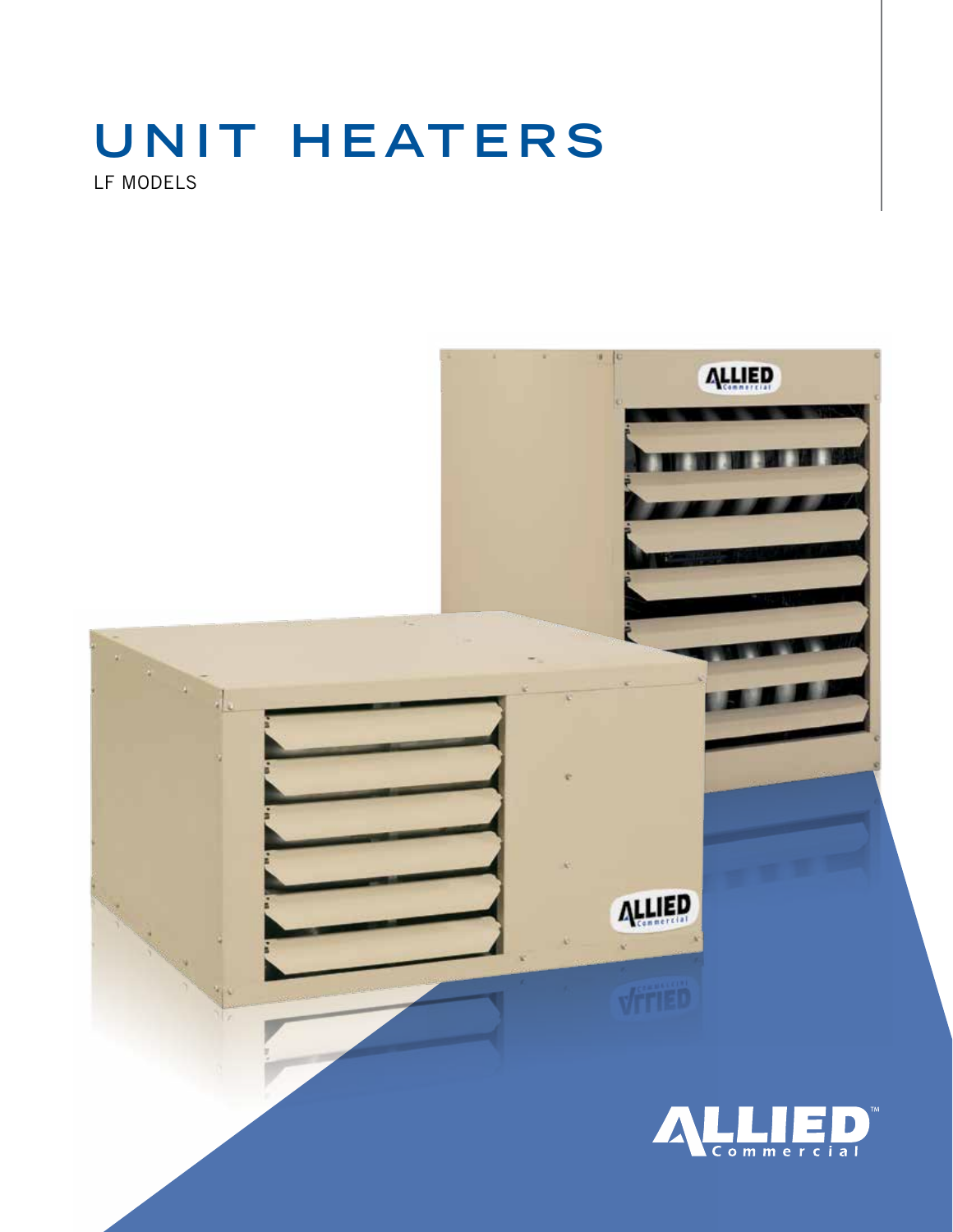## *Enduring performance*

#### *Allied commercial™ unit heaters are built to last, season after season*

Designed and built for durability and peak performance, Allied Commercial unit heaters incorporate advanced technology and proven materials into reliable, time-tested equipment.

#### *Compact unit heaters at a glance:*

Ideal for hard-to-heat applications requiring fresh air for combustion due to excessive dust, dirt and humidity or negative pressure

Easy access to components through a hinged door

Heat capacity ranging from 30,000–75,000 Btuh

#### *Standard unit heaters at a glance:*

Meet a wide range of residential and commercial heating applications

Stainless steel heat exchanger available

Heat capacity ranging from 100,000–390,000 Btuh

#### *Efficiency Rating*

Up to 81% thermal efficiency

#### *WARRANTY*

15-Year Limited Warranty on stainless steel heat exchanger

10-Year Limited Warranty on aluminized heat exchanger

1-Year Limited Warranty on covered components

See warranty certificate for actual details.

The tubular heat exchanger that is standard on all Allied Commercial unit heaters is designed to stand the test of time, delivering efficient and reliable heat. The curved design of the exchanger completely exposes the heating surface to the air stream, resulting in excellent heat transfer. This aluminum heat exchanger is also available in stainless steel on select models.



Other advanced features include the easily cleaned, easy-to-reach,

inshot burner assembly and permanently lubricated blower motor for minimal maintenance. By using a self-diagnostic board, Allied Commercial unit heaters offer advanced safety and troubleshooting capabilities as well.

#### *Installation is quick and simple*

For application flexibility, units may be vented horizontally or vertically. Tight spaces aren't an issue thanks to the low cabinet profile of the compact and standard models. For faster installation, units are fully tested at the factory, including complete start-up and shutdown cycles, as well as gas and electrical operation verification. Installation is further simplified through the use of mounting brackets or spotnuts, and centrally located connections for gas, line voltage, and thermostats.

*Allied Commercial units are stocked near you, allowing for quick delivery and installation.*

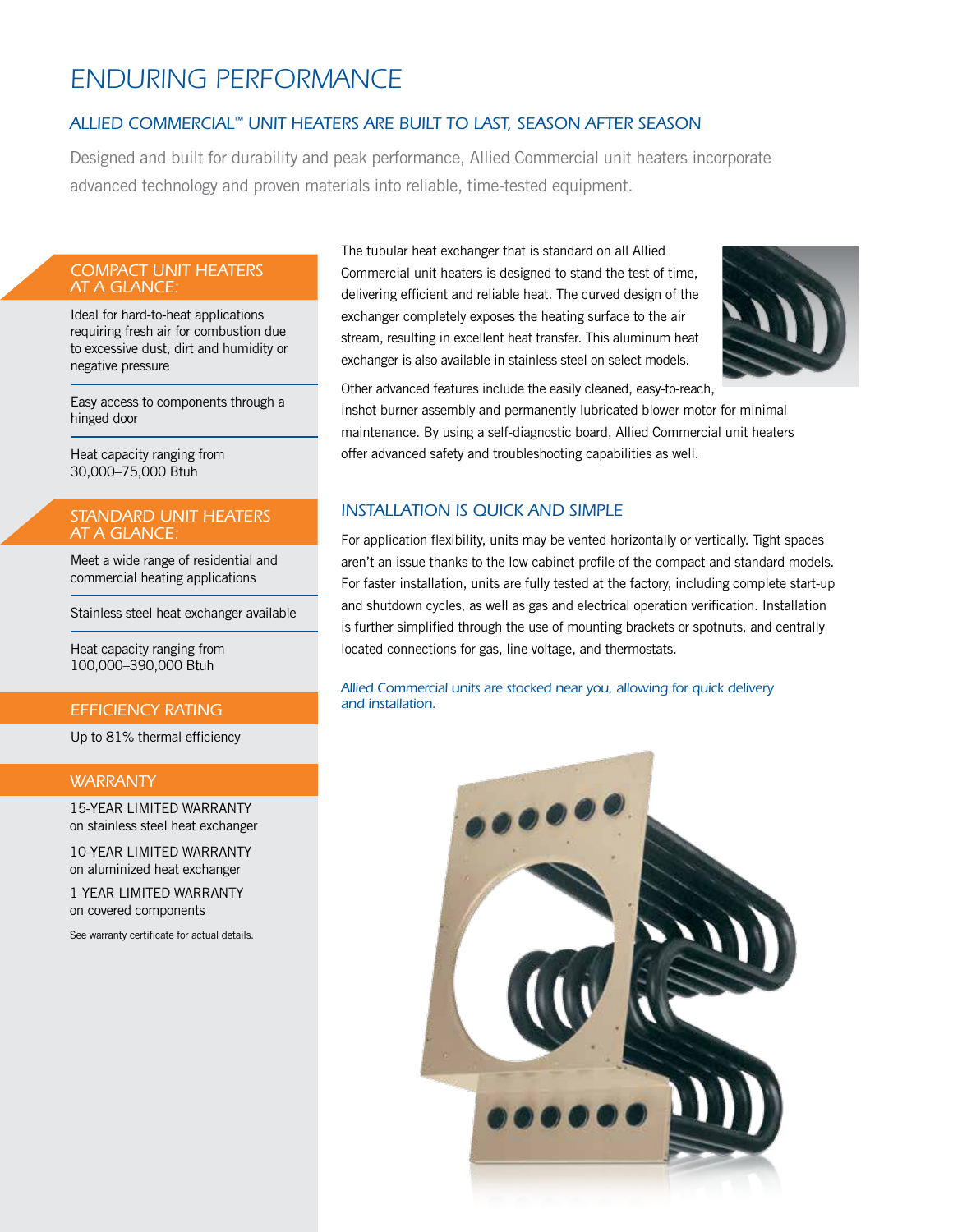# *TWO DIFFERENT DESIGNS. ONE STANDARD OF Performance.*

For convenience and installation ease, Allied Commercial unit heaters come in two different configurations: standard and compact. But the flexibility doesn't stop there. Multiple heating capacities are available for convenient and efficient heating of small and large spaces. Natural gas and propane are both available as fuel sources. Several wall venting options are available, including horizontal and vertical. In short, Allied Commercial has the heater you need, how you need it.



#### *Compact Combustion Heaters*

- Ideal for hard-to-heat applications where excessive dust, dirt or humidity or negative pressure is a concern
- Durable tubular heat exchanger
- Heating capacities from 30,000–75,000 Btuh
- Up to 81% thermal efficiency
- Compact cabinet design
- Hinged door allows easy access to components
- Sidewall venting eliminates roof penetrations
- Self-diagnostic board with LED display improves troubleshooting efficiency and accuracy

#### *Standard Unit Heaters*

- Ideal for a wide range of residential and commercial applications
- Heating capacities from 100,000–390,000 Btuh
- Up to 80.5% thermal efficiency
- Optional stainless steel heat exchanger (for 100,000 Btuh and greater models) is available for longer product life
- Sidewall venting eliminates roof penetrations
- Self-diagnostic board with LED display improves troubleshooting efficiency and accuracy

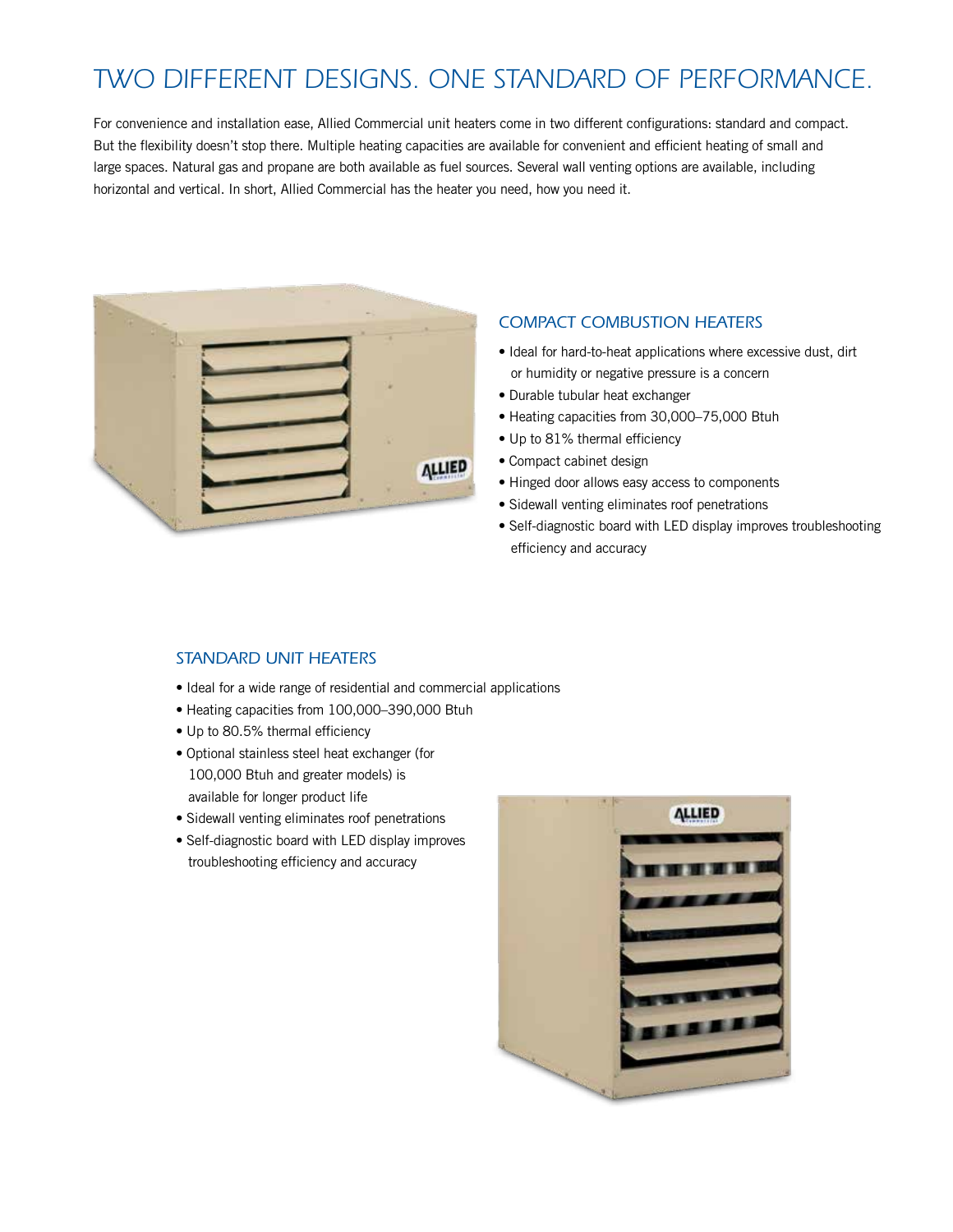# *UNIT HEATERS*



#### *PRECISE performance, reliability and durability*

- **T** TUBULAR HEAT EXCHANGER—Proven design for efficiency and durability. Available in stainless steel on 100,000–390,000 Btuh models.
- 2 COMBUSTION AIR INDUCER PROVING SWITCH-Prevents unit operation if combustion air vent is blocked.
- **8 24V COMBINATION GAS CONTROL VALVE WITH 100%** SAFETY SHUTOFF-Increases control and protects units.
- **4 INTEGRATED CONTROL BOARD WITH DIRECT SPARK** IGNITION—Improves unit operation and efficiency.
- **5 LIMIT CONTROL**—Provides protection from overheat conditions.
- **6 HEAVY-GAUGE STEEL CABINET—Resists corrosion** and provides structural stability.

Flame Rollout Sensor (not shown)— Improves safety.

#### *Installation and Maintenance made easy*

- **7** ALUMINIZED STEEL INSHOT BURNERS-Are low maintenance and easy to clean.
- 4 Integrated Control Board with Diagnostics— Improves operation and aids in troubleshooting.
- 8 HINGED DOOR—Provides easy access to components.
- 9 BURNER VIEW PORT-For easy flame viewing during routine maintenance.
- **10 EXTERNAL GAS, LINE VOLTAGE AND THERMOSTAT** CONNECTIONS-Speed installation.
- **11 MOUNTING SPOTNUTS**—Allow for threaded rod installation (100,000–300,000 Btuh models).
- 12 PERMANENTLY LUBRICATED BLOWER MOTOR-Offers minimal maintenance and solid performance.

#### *Application solutions*

**18 SEPARATED COMBUSTION AIR INLET—Provides fresh** outdoor air for proper combustion.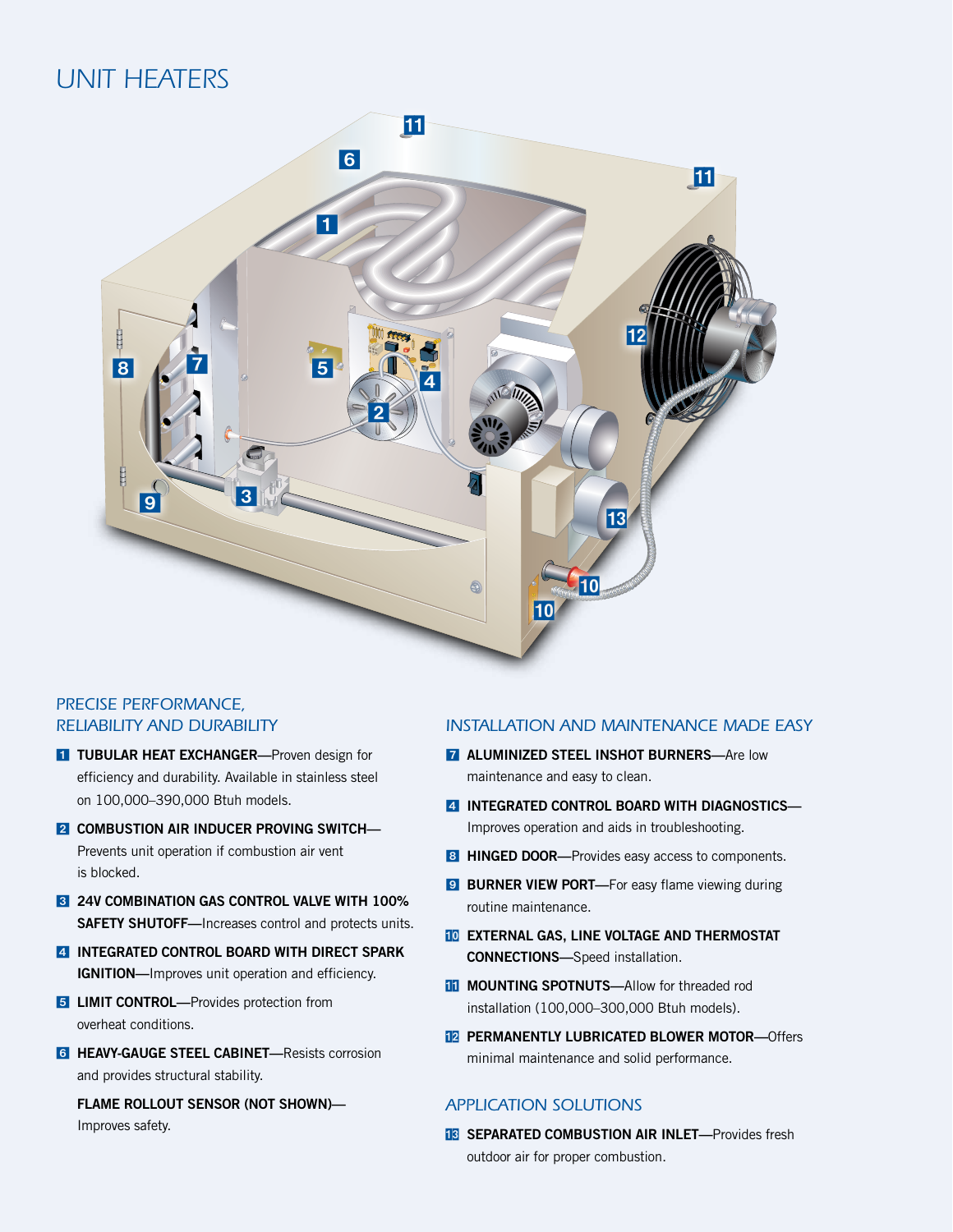# *LF24 COMPACT Unit Heater performance Specifications*

|               | <b>GAS HEATING PERFORMANCE</b>                                                  |                                                        |                                                    |                                        | <b>CONNECTIONS</b>                                                        |                                                                     |                                                                             |                  |                                                 | <b>PHYSICAL DATA</b> |                               |                                                           |                             |                                                  |                                        |                              |
|---------------|---------------------------------------------------------------------------------|--------------------------------------------------------|----------------------------------------------------|----------------------------------------|---------------------------------------------------------------------------|---------------------------------------------------------------------|-----------------------------------------------------------------------------|------------------|-------------------------------------------------|----------------------|-------------------------------|-----------------------------------------------------------|-----------------------------|--------------------------------------------------|----------------------------------------|------------------------------|
| <b>MODEL*</b> | <b>HEATING</b><br><b>CAPACITY</b><br><b>INPUT</b><br><b>BTUH</b><br><b>TKW1</b> | <b>HEATING</b><br><b>OUTPUT</b><br><b>BTUH</b><br>[KW] | <b>STEADY</b><br><b>STATE</b><br><b>EFFICIENCY</b> | <b>TEMP.</b><br><b>RISE</b><br>°F [°C] | <b>VERT.</b><br><b>FLUE SIZE</b><br><b>ROUND</b><br><b>INCHES</b><br>[MM] | HORIZ.<br><b>FLUE SIZE</b><br><b>ROUND</b><br><b>INCHES</b><br>[MM] | <b>GAS</b><br>PIPING<br><b>SIZE</b><br>INCHES <b>A</b><br><b>INPTI FANS</b> | NO.<br><b>OF</b> | <b>DIAMETER</b><br><b>INCHES</b><br><b>IMM1</b> | <b>BLADES HP [W]</b> | <b>MOTOR</b><br>NO. OF OUTPUT | <b>MOTOR</b><br><b>FULL</b><br><b>LOAD</b><br><b>AMPS</b> | <b>MOTOR</b><br><b>RPMS</b> | <b>AIR</b><br>VOL.<br><b>CFM</b><br><b>IL/S1</b> | <b>DIMENSIONS</b><br>HXWXL<br>[INCHES] | <b>SHIP</b><br>WT.<br>[LBS.] |
| LF24-30A      | 30,000<br>[8.8]                                                                 | 24,300<br>[7.1]                                        | 81.0%                                              | 42 [23]                                | 3 <sup>1</sup><br>[76]                                                    | $4^3$<br>[102]                                                      | 1/2                                                                         |                  | 10 [254]                                        | 4                    | 1/20<br>[37]                  | 1.7                                                       | 1650                        | $535$<br>[250]                                   | 13 x 25 x 24                           | 60                           |
| LF24-45A      | 45,000<br>[13.2]                                                                | 36,500<br>[10.7]                                       | 81.0%                                              | 45 [25]                                | 3 <sup>1</sup><br>$[76]$                                                  | 4 <sup>3</sup><br>[102]                                             | 1/2                                                                         |                  | 10 [254]                                        | $\overline{4}$       | 1/20<br>[37]                  | 1.7                                                       | 1650                        | 750<br>[355]                                     | 13 x 25 x 24                           | 63                           |
| LF24-60A      | 60,000<br>[17.6]                                                                | 48,000<br>[14.1]                                       | 80.0%                                              | 55 [31]                                | 4 <sup>2</sup><br>[102]                                                   | 5 <sup>4</sup><br>[127]                                             | 1/2                                                                         |                  | 14 [356]                                        | 3                    | 1/8<br>[93]                   | 4.1                                                       | 1050                        | 830<br>[390]                                     | 18 x 25 x 25                           | 87                           |
| LF24-75A      | 75,000<br>[22.0]                                                                | 60,000<br>[17.6]                                       | 80.0%                                              | 60 [33]                                | 4 <sup>2</sup><br>[102]                                                   | 5 <sup>4</sup><br>[127]                                             | 1/2                                                                         |                  | 14 [356]                                        | 3                    | 1/8<br>[93]                   | 4.1                                                       | 1050                        | 950<br>[450]                                     | 18 x 25 x 25                           | 91                           |

*\*"A" denotes aluminized steel heat exchanger. All models are 115 volts, 60 hertz, 1 phase.*

*1 2-1/8 x 3 in. (54 x 76 mm) diameter adaptor is furnished with unit for flue connection.*

*2 2 x 4 in. (51 x 102 mm) diameter adaptor is furnished with unit for flue connection.*

*3 3 x 4 in. (76 x 102 mm) vent adaptor required (not furnished) for horizontal venting in residential applications.*

*4 4 x 5 in. (102 x 127 mm) vent adaptor required (not furnished) for horizontal venting in residential applications.*

## *LF24 STANDARD Unit Heater performance Specifications*

|                        |                                                                                 | <b>GAS HEATING PERFORMANCE</b>              | <b>CONNECTIONS</b>                                                     | <b>FAN DATA**</b> |                                                                            |                                                                            |                                                                      |                          |                     |                | <b>PHYSICAL DATA</b>                                |                               |                                                                             |                                           |                                               |                              |
|------------------------|---------------------------------------------------------------------------------|---------------------------------------------|------------------------------------------------------------------------|-------------------|----------------------------------------------------------------------------|----------------------------------------------------------------------------|----------------------------------------------------------------------|--------------------------|---------------------|----------------|-----------------------------------------------------|-------------------------------|-----------------------------------------------------------------------------|-------------------------------------------|-----------------------------------------------|------------------------------|
| MODEL*                 | <b>HEATING</b><br><b>CAPACITY</b><br><b>INPUT</b><br><b>BTUH</b><br><b>TKW1</b> | <b>OUTPUT</b><br><b>BTUH</b><br><b>TKW1</b> | <b>OUTPUT</b><br>LPG/<br><b>NATURAL PROPANE</b><br><b>BTUH</b><br>[KW] |                   | <b>STEADY STATE</b><br><b>EFFICIENCY</b><br>LPG/<br><b>NATURAL PROPANE</b> | <b>FLUE</b><br><b>SIZE</b><br><b>ROUND</b><br><b>INCHES</b><br><b>IMM1</b> | <b>GAS</b><br><b>PIPING</b><br><b>SIZE</b><br><b>INCHES</b><br>[NPT] | NO.<br>OF<br><b>FANS</b> | DIA.<br><b>IMM1</b> |                | INCHES NO. OF NO. OF<br><b>BLADES MOTORS HP [W]</b> | <b>MOTOR</b><br><b>OUTPUT</b> | <b>MOTOR</b><br><b>FULL</b><br><b>LOAD</b><br><b>AMPS</b><br><b>ITOTALI</b> | <b>AIR</b><br>VOL.<br><b>CFM</b><br>IL/S1 | <b>DIMENSIONS</b><br><b>HXWXL</b><br>[INCHES] | <b>SHIP</b><br>WT.<br>[LBS.] |
| LF24-100S<br>LF24-100A | 100,000<br>[114.3]                                                              | 80,500<br>[23.6]                            | 82,000<br>[24.0]                                                       | 80.5%             | 81.0%                                                                      | 4 <sup>1</sup><br>[102]                                                    | 1/2                                                                  |                          | 16<br>[406]         | $\overline{4}$ | $\mathbf{1}$                                        | 1/8<br>[93]                   | 2.1                                                                         | 1900<br>[895]                             | 32-3/16 x 20-3/16<br>x 39-3/16                | 140                          |
| LF24-115A              | LF24-115S 115,000<br>[33.7]                                                     | 92,000<br>[27.0]                            | 92,000<br>[27.0]                                                       | 80.0%             | 80.0%                                                                      | 4 <sup>1</sup><br>[102]                                                    | 1/2                                                                  |                          | 16<br>[406]         | 4              | $\mathbf{1}$                                        | 1/8<br>[93]                   | 2.1                                                                         | 1900<br>[895]                             | 32-3/16 x 20-3/16<br>x 39-3/16                | 140                          |
| LF24-145A              | LF24-145S 145,000 116,000 116,000<br>[42.5]                                     | [34.0]                                      | [34.0]                                                                 | 80.0%             | 80.0%                                                                      | 4 <sup>1</sup><br>[102]                                                    | 1/2                                                                  |                          | 16<br>[406]         | $\overline{4}$ | $\mathbf{1}$                                        | 1/8<br>[93]                   | 2.1                                                                         | 1900<br>[895]                             | 32-3/16 x 20-3/16<br>x 39-3/16                | 150                          |
| LF24-175A              | LF24-175S 172,500 138,000 138,000<br>[50.6]                                     | [40.4]                                      | [40.4]                                                                 | 80.0%             | 80.0%                                                                      | 5 <sup>2</sup><br>[127]                                                    | 1/2                                                                  | $\mathbf{1}$             | 16<br>[406]         | $\overline{a}$ | $\mathbf{1}$                                        | 1/8<br>[93]                   | 2.1                                                                         | 2200<br>[1035]                            | 32-3/16 x 23-1/8<br>x 40                      | 165                          |
| LF24-200A              | LF24-200S 195,000<br>[56.9]                                                     | [45.6]                                      | 156,000 156,000<br>[45.6]                                              | 80.0%             | 80.0%                                                                      | 5 <sup>2</sup><br>[127]                                                    | 1/2                                                                  |                          | 16<br>[406]         | $\overline{4}$ |                                                     | 1/8<br>[93]                   | 2.1                                                                         | 2200<br>[1035]                            | 32-3/16 x 23-1/8<br>x 40                      | 165                          |
| LF24-230A              | LF24-230S 230,000 184,000 184,000<br>[67.5]                                     | [53.9]                                      | [53.9]                                                                 | 80.0%             | 80.0%                                                                      | 5 <sup>2</sup><br>[127]                                                    | 3/4                                                                  | $\overline{c}$           | 16<br>[406]         | 4              | $\overline{c}$                                      | 1/8<br>[93]                   | 2.1<br>[4.2]                                                                | 4400<br>[2075]                            | 32-3/16 x 41-1/8<br>x40                       | 270                          |
| LF24-250A              | LF24-250S 250,000 201,250 205,000<br>[73.3]                                     | [59.0]                                      | [60.1]                                                                 | 80.5%             | 81.0%                                                                      | 5 <sup>2</sup><br>[127]                                                    | 3/4                                                                  | $\overline{c}$           | 16<br>[406]         | $\overline{4}$ | $\overline{c}$                                      | 1/8<br>[93]                   | 2.1<br>[4.2]                                                                | 4400<br>[2075]                            | 32-3/16 x 41-1/8<br>x40                       | 285                          |
| LF24-300A              | LF24-300S 300,000 241,500 246,000<br>[87.9]                                     | [70.8]                                      | [72.1]                                                                 | 80.5%             | 81.0%                                                                      | 5 <sup>2</sup><br>[127]                                                    | 3/4                                                                  | $\overline{2}$           | 16<br>[406]         | $\overline{4}$ | $\overline{c}$                                      | 1/8<br>[93]                   | 2.1<br>[4.2]                                                                | 4400<br>[2075]                            | 32-3/16 x 41-1/8<br>x40                       | 305                          |
|                        | LF24-345S 345,000 276,000 281,200<br>$LF24-345A$ [101.1]                        | [80.9]                                      | [82.4]                                                                 | 80.0%             | 81.0%                                                                      | 6 <sup>3</sup><br>[152]                                                    | 3/4                                                                  | $\overline{2}$           | 16<br>[406]         | $\overline{4}$ | $\overline{c}$                                      | 1/8<br>[93]                   | 2.1<br>[4.2]                                                                | 4400<br>[2075]                            | $32 - 3/16 \times 41 - 1/8$<br>$x$ 41-1/8     | 310                          |
|                        | LF24-400S 390,000 312,000 312,000<br>LF24-400A [114.3] [91.4]                   |                                             | [91.4]                                                                 | 80.0%             | 80.0%                                                                      | 6 <sup>3</sup><br>[152]                                                    | 3/4                                                                  | $\overline{c}$           | 16<br>[406]         | 5              | $\overline{c}$                                      | 1/8<br>[93]                   | 2.1<br>[4.2]                                                                | 4400<br>[2075]                            | 32-3/16 x 41-1/8<br>$x$ 41-1/8                | 315                          |

*\*"S" denotes stainless steel heat exchanger. "A" denotes aluminized steel heat exchanger. All models are 115 volts, 60 hertz, 1 phase.*

*1 2-1/8 x 4 in. (54 x 102 mm) diameter adaptor is furnished with unit for flue connection.*

*2 2-1/4 x 2-3/4 in. (57 x 70 mm) rectangular to 5 in. (127 mm) round adaptor is furnished with unit for flue connection.*

*3 2-1/4 x 2-3/4 in. (57 x 70 mm) rectangular to 6 in. (152 mm) round adaptor is furnished with unit for flue connection.*

*Note: Due to Allied Commercial's ongoing commitment to quality, all specifications, ratings and dimensions are subject to change.*